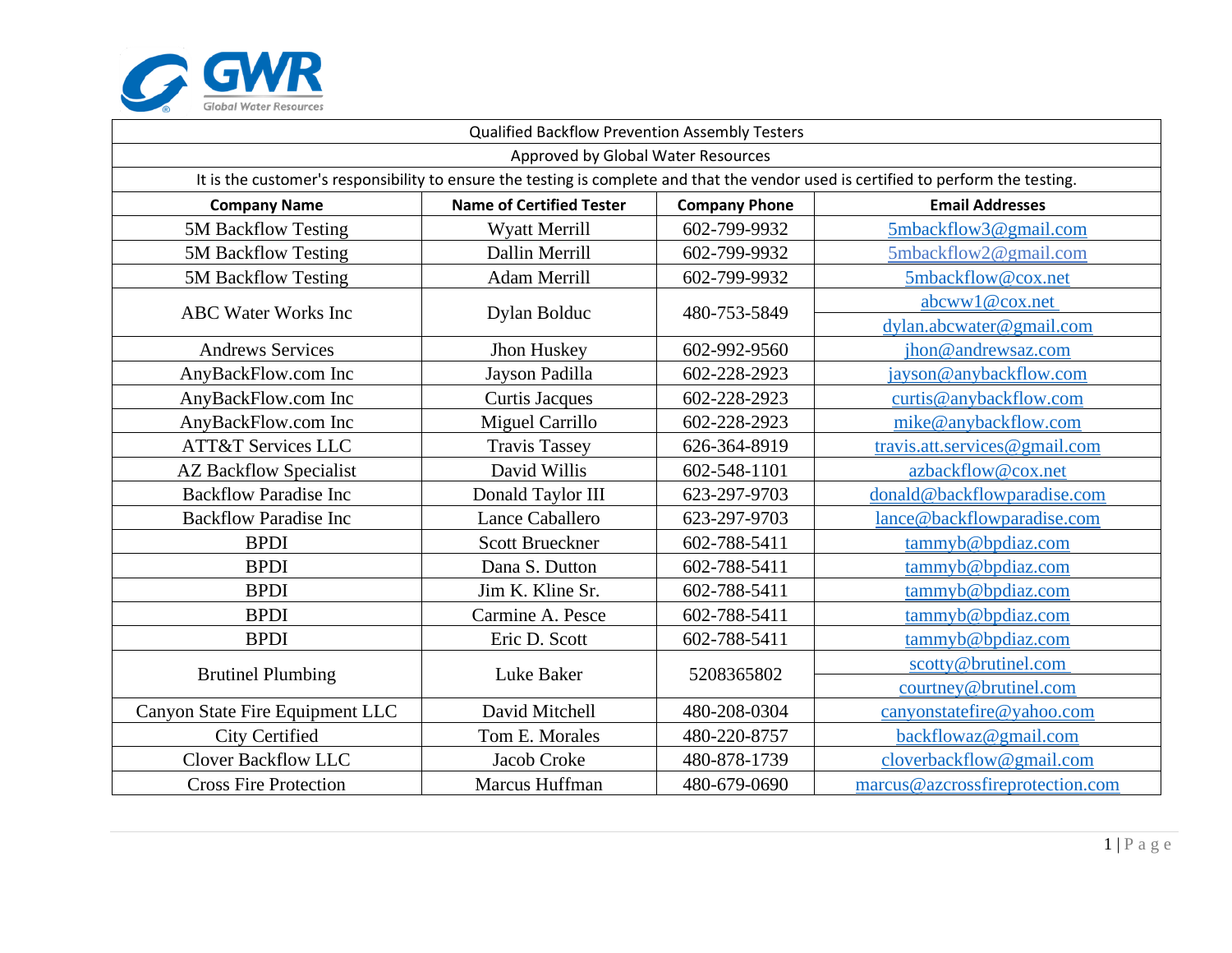

| Qualified Backflow Prevention Assembly Testers                                                                                      |                                 |                      |                                 |  |  |  |
|-------------------------------------------------------------------------------------------------------------------------------------|---------------------------------|----------------------|---------------------------------|--|--|--|
| Approved by Global Water Resources                                                                                                  |                                 |                      |                                 |  |  |  |
| It is the customer's responsibility to ensure the testing is complete and that the vendor used is certified to perform the testing. |                                 |                      |                                 |  |  |  |
| <b>Company Name</b>                                                                                                                 | <b>Name of Certified Tester</b> | <b>Company Phone</b> | <b>Email Addresses</b>          |  |  |  |
| Diamondback Plumbing                                                                                                                | Cade Vance                      | 602-674-3255         | service@diamondbackplumbing.com |  |  |  |
| Drain Squad                                                                                                                         | <b>Raymond Perez</b>            | 623-594-4333         | service@drainsquadplumbing.com  |  |  |  |
| <b>Genesis Landscape Solutions</b>                                                                                                  | <b>Matt Davis</b>               | 480-626-7236         | matt@genesisaz.com              |  |  |  |
| Hydro Link LLC                                                                                                                      | <b>Sally Simmons</b>            | 480-440-5394         | hydrolinkbackflow@gmail.com     |  |  |  |
| <b>Jaz Backflow Prevention</b>                                                                                                      | James E. Holmes                 | 480-282-0505         | $\lim$ @ jazbp.com              |  |  |  |
| Metering Services, Inc.                                                                                                             | Raoul Acosta                    | 480-894-0200         | rfacosta@gmail.com              |  |  |  |
| Metering Services, Inc.                                                                                                             | <b>Chase Frampton</b>           | 480-894-0200         | chase@msiaz.net                 |  |  |  |
| Metering Services, Inc.                                                                                                             | Luis Hermosillo                 | 480-894-0200         | luis@msiaz.net                  |  |  |  |
| Metering Services, Inc.                                                                                                             | Aaron Ray                       | 480-894-0200         | N/A                             |  |  |  |
| Metering Services, Inc.                                                                                                             | Michael Gadwa                   | 480-894-0200         | migadwa@gmail.com               |  |  |  |
| Metering Services, Inc.                                                                                                             | Ruben Tamayo                    | 480-894-0200         | rubentamayo90@gmail.com         |  |  |  |
| Metro Fire Equipment Inc                                                                                                            | Mike Root                       | 480-464-0509         | kristen.berrett@metrofireaz.com |  |  |  |
| Metro Fire Equipment Inc                                                                                                            | <b>Richard Sotelo</b>           | 480-464-0509         | kristen.berrett@metrofireaz.com |  |  |  |
| Metro Fire Equipment Inc                                                                                                            | Ron McLaren                     | 480-464-0509         | kristen.berrett@metrofireaz.com |  |  |  |
| Metro Fire Equipment Inc                                                                                                            | <b>Ethan Stradling</b>          | 480-464-0509         | kristen.berrett@metrofireaz.com |  |  |  |
| Metro Fire Equipment Inc                                                                                                            | <b>Glenn Hess</b>               | 480-464-0509         | kristen.berrett@metrofireaz.com |  |  |  |
| Metro Fire Equipment Inc                                                                                                            | <b>Ethan Hendricks</b>          | 480-464-0509         | kristen.berrett@metrofireaz.com |  |  |  |
| Metro Fire Equipment Inc                                                                                                            | <b>Richard Hale</b>             | 480-464-0509         | kristen.berrett@metrofireaz.com |  |  |  |
| Metro Fire Equipment Inc                                                                                                            | Richard Hildebrand              | 480-464-0509         | kristen.berrett@metrofireaz.com |  |  |  |
| Metro Fire Equipment Inc                                                                                                            | <b>Wilbert Castanon</b>         | 480-464-0509         | kristen.berrett@metrofireaz.com |  |  |  |
| Metro Fire Equipment Inc                                                                                                            | Lupe Montoya                    | 480-464-0509         | kristen.berrett@metrofireaz.com |  |  |  |
| Metro Fire Equipment Inc                                                                                                            | Scott Bryant                    | 480-464-0509         | kristen.berrett@metrofireaz.com |  |  |  |
| Metro Fire Equipment Inc                                                                                                            | Wayne Edwards                   | 480-464-0509         | kristen.berrett@metrofireaz.com |  |  |  |